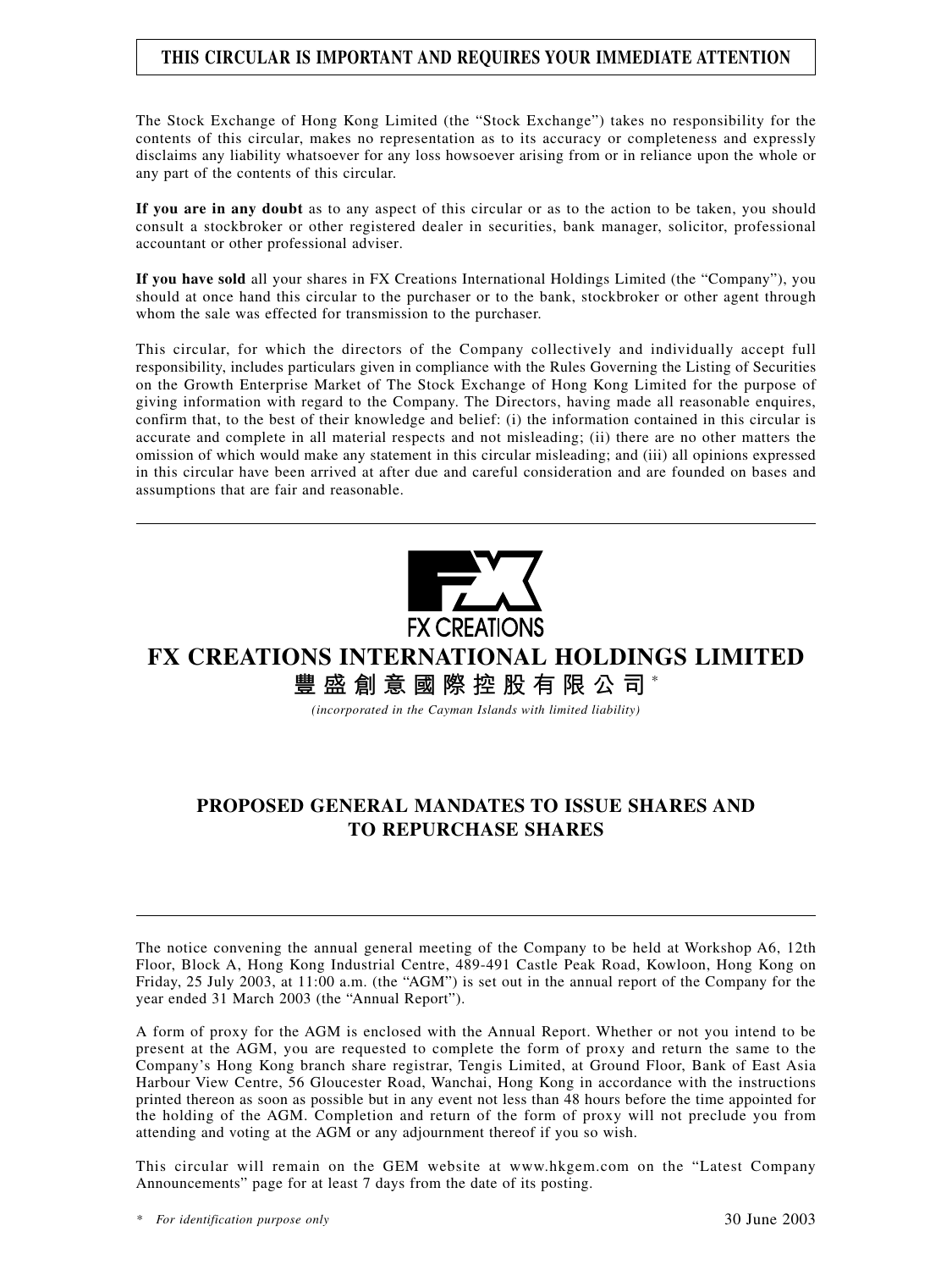# **CHARACTERISTICS OF THE GROWTH ENTERPRISE MARKET (''GEM'') OF THE STOCK EXCHANGE OF HONG KONG LIMITED (THE ''STOCK EXCHANGE'')**

**GEM has been established as a market designed to accommodate companies to which a high investment risk may be attached. In particular, companies may list on GEM with neither a track record of profitability nor any obligation to forecast future profitability. Furthermore, there may be risks arising out of the emerging nature of companies listed on GEM and the business sectors or countries in which the companies operate. Prospective investors should be aware of the potential risks of investing in such companies and should make the decision to invest only after due and careful consideration. The greater risk profile and other characteristics of GEM mean that it is a market more suited to professional and other sophisticated investors.**

**Given the emerging nature of companies listed on GEM, there is a risk that securities traded on GEM may be more susceptible to high market volatility than securities traded on the Main Board and no assurance is given that there will be a liquid market in the securities traded on GEM.**

**The principal means of information dissemination on GEM is publication on the Internet website operated by the Stock Exchange. Listed companies are not generally required to issue paid announcements in gazetted newspapers. Accordingly, prospective investors should note that they need to have access to the GEM website in order to obtain up-to-date information on GEM-listed issuers.**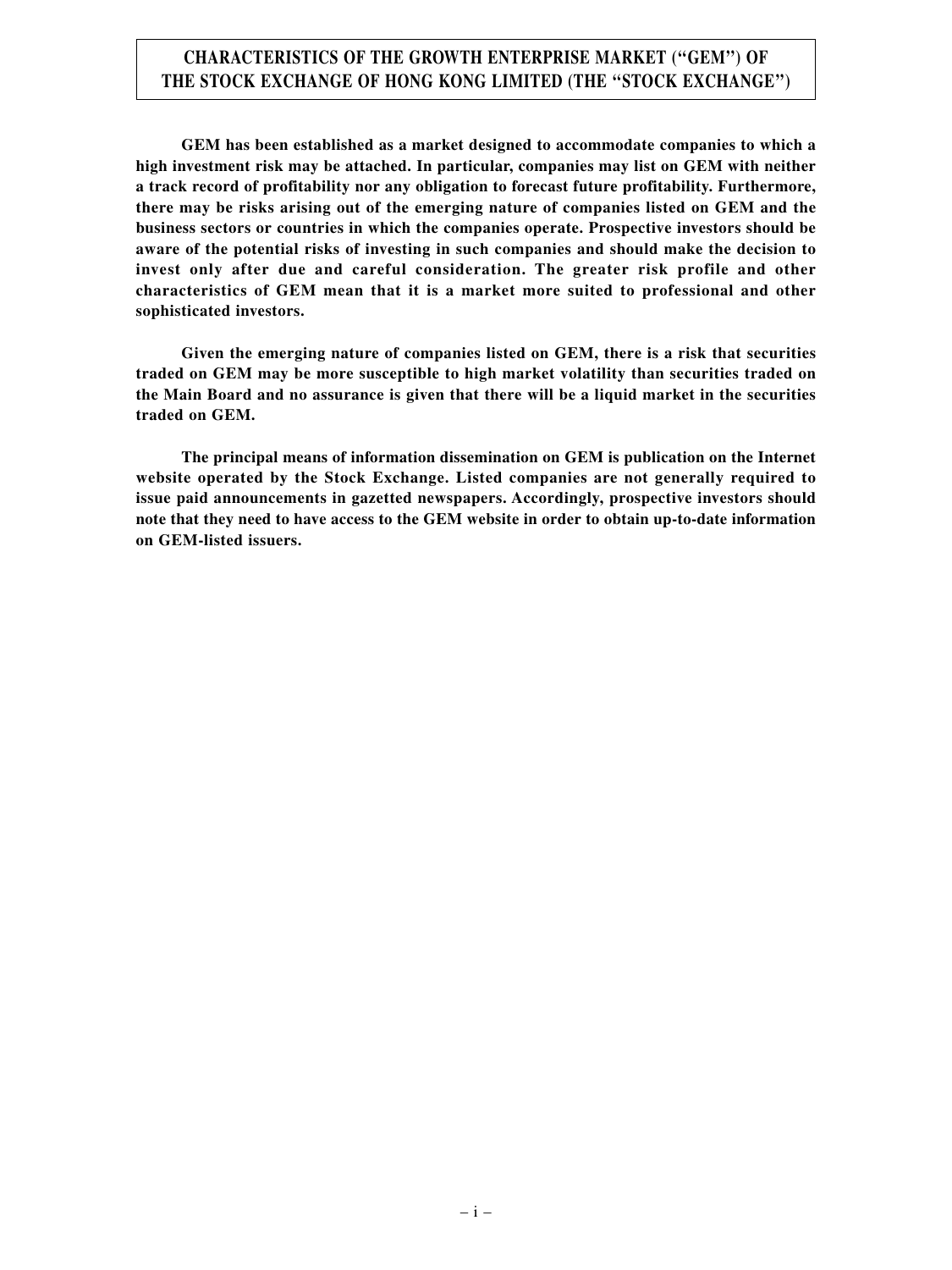# **TABLE OF CONTENTS**

# *Page*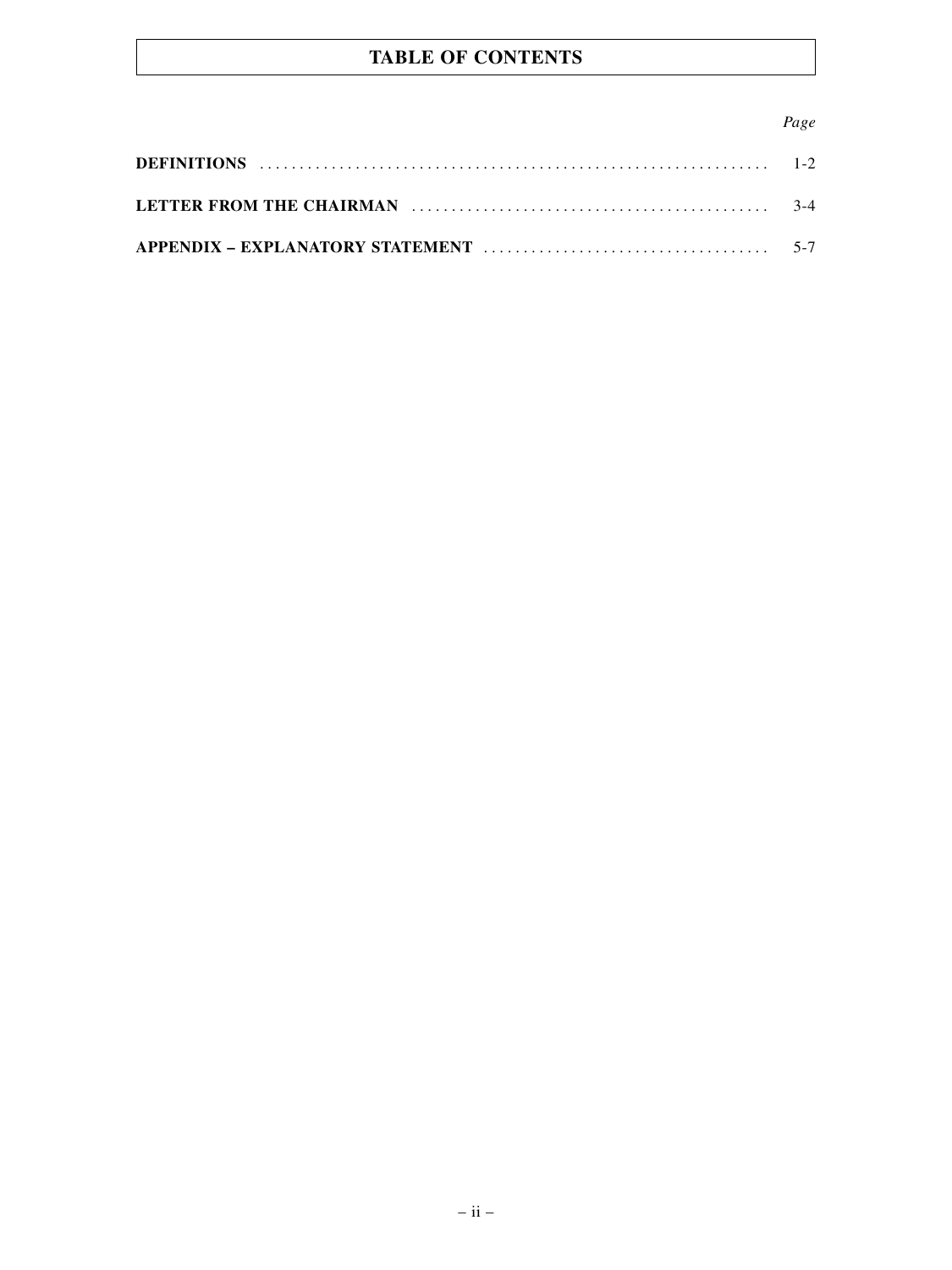*In this circular, the following expressions shall have the following meanings unless the context requires otherwise:*

| "AGM"                     | an annual general meeting of the Company for the year<br>ended 31 March 2003 to be held at Workshop A6, 12th<br>Floor, Block A, Hong Kong Industrial Centre, 489-491<br>Castle Peak Road, Kowloon, Hong Kong on Friday, 25 July<br>2003 at 11:00 a.m. or any adjournment thereof                                                                    |
|---------------------------|-----------------------------------------------------------------------------------------------------------------------------------------------------------------------------------------------------------------------------------------------------------------------------------------------------------------------------------------------------|
| "Annual Report"           | the annual report of the Company for the year ended 31<br>March 2003                                                                                                                                                                                                                                                                                |
| "Board"                   | the board of directors of the Company                                                                                                                                                                                                                                                                                                               |
| "Company"                 | FX Creations International Holdings Limited, a company<br>incorporated in the Cayman Islands with limited liability<br>and the Shares of which are listed on the GEM                                                                                                                                                                                |
| "Directors"               | the directors of the Company                                                                                                                                                                                                                                                                                                                        |
| "GEM"                     | the Growth Enterprise Market of the Stock Exchange                                                                                                                                                                                                                                                                                                  |
| "GEM Listing Rules"       | the Rules Governing the Listing of Securities on the Growth<br>Enterprise Market of The Stock Exchange of Hong Kong<br>Limited                                                                                                                                                                                                                      |
| "Group"                   | the Company and its subsidiaries                                                                                                                                                                                                                                                                                                                    |
| "Hong Kong"               | the Hong Kong Special Administrative Region of the<br>People's Republic of China                                                                                                                                                                                                                                                                    |
| "Latest Practicable Date" | 25 June 2003, being the latest practicable date prior to the<br>printing of this circular for ascertaining certain information<br>contained herein                                                                                                                                                                                                  |
| "Registrar"               | the branch share registrar of the Company in Hong Kong,<br>Tengis Limited, at Ground Floor, Bank of East Asia Harbour<br>View Centre, 56 Gloucester Road, Wanchai, Hong Kong                                                                                                                                                                        |
| "Repurchase Mandate"      | the general mandate to be granted to the Directors to<br>exercise the powers of the Company to repurchase Shares<br>during the period as set out in the Repurchase Resolution<br>up to a maximum of 10% of the aggregate nominal amount<br>of the issued share capital of the Company as at the date of<br>the passing of the Repurchase Resolution |
| "Repurchase Resolution"   | the proposed ordinary resolution in the terms set out in<br>resolution no. 5 of the notice of the AGM                                                                                                                                                                                                                                               |
| "Share $(s)$ "            | share(s) of $HK$0.01$ each in the share capital of the<br>Company                                                                                                                                                                                                                                                                                   |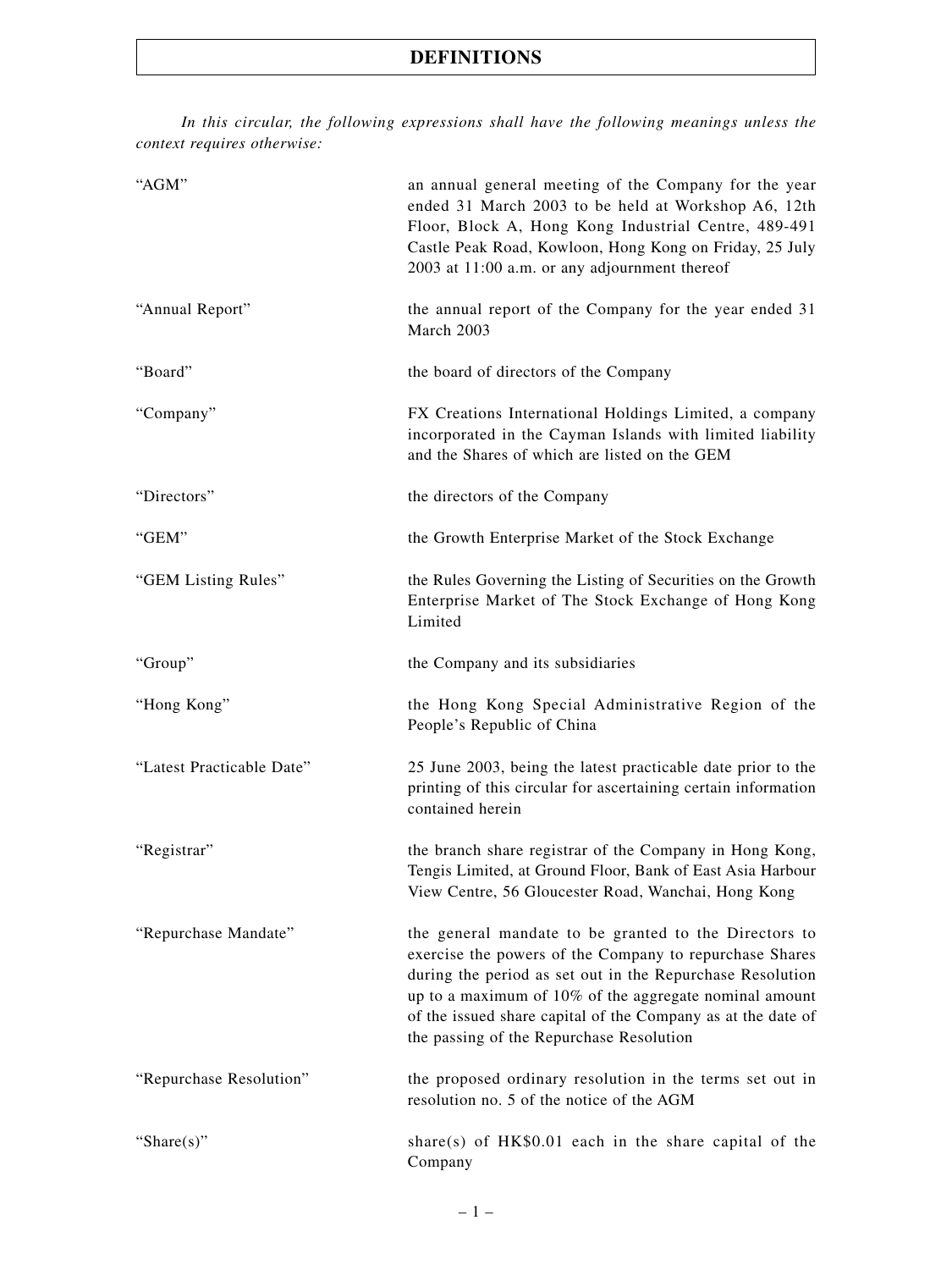# **DEFINITIONS**

| "Shareholders"   | the shareholders of the Company                     |
|------------------|-----------------------------------------------------|
| "Stock Exchange" | The Stock Exchange of Hong Kong Limited             |
| "Takeovers Code" | The Hong Kong Code on Takeovers and Mergers         |
| " $HKS$ "        | Hong Kong dollars, the lawful currency of Hong Kong |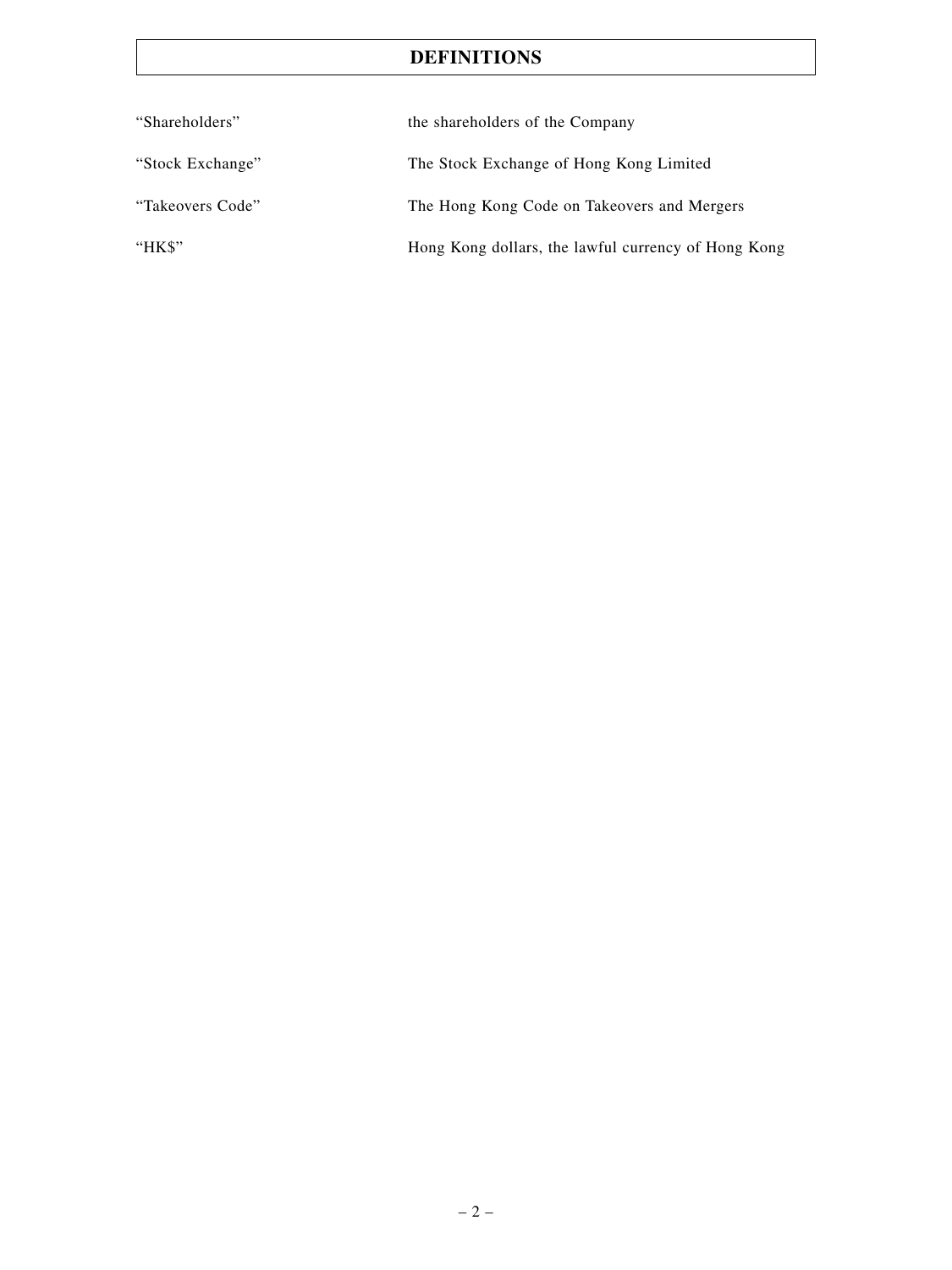# **LETTER FROM THE CHAIRMAN**



# **FX CREATIONS INTERNATIONAL HOLDINGS LIMITED**

**豐盛創意國際控股有限公司** \*

*(incorporated in the Cayman Islands with limited liability)*

**Executive Directors:** Registered Office: Mr. Ng Pak To, Petto *(Chairman)* Century Yard

Mr. Ho Kai Chung, David Cricket Square Mr. Ong Chor Wei Hutchins Drive

**Non-executive Director:** George Town Mr. Wong Wai Shan Grand Cayman

**Independent Non-executive Directors:** British West Indies Mr. Christopher Leu Ms. Kau Man Wai, Leslie **Head Office and Principal**

P.O. Box 2681GT Cayman Islands

**Place of Business:**

Workshop A6, 12th Floor, Block A Hong Kong Industrial Centre 489-491 Castle Peak Road Kowloon Hong Kong

30 June 2003

*To the Shareholders*

Dear Sir or Madam,

### **PROPOSED GENERAL MANDATES TO ISSUE SHARES AND TO REPURCHASE SHARES**

#### **INTRODUCTION**

At the AGM, resolutions will be proposed to grant to the Directors general mandates to allot or issue new Shares and to repurchase Shares.

### **GENERAL MANDATE TO ISSUE SHARES**

At the AGM, an ordinary resolution will be proposed in the terms set out in resolution no. 4 of the notice of the AGM whereby if passed, the Directors will be given a general and unconditional mandate to allot or issue new Shares, representing up to 20% of the aggregate nominal amount of the share capital of the Company in issue as at the date of the passing of the resolution. In addition, if the Repurchase Resolution is passed, an ordinary resolution will be proposed in the terms set out in resolution no. 6 of the notice of the AGM whereby if passed, the Directors will be

*\* For identification purpose only*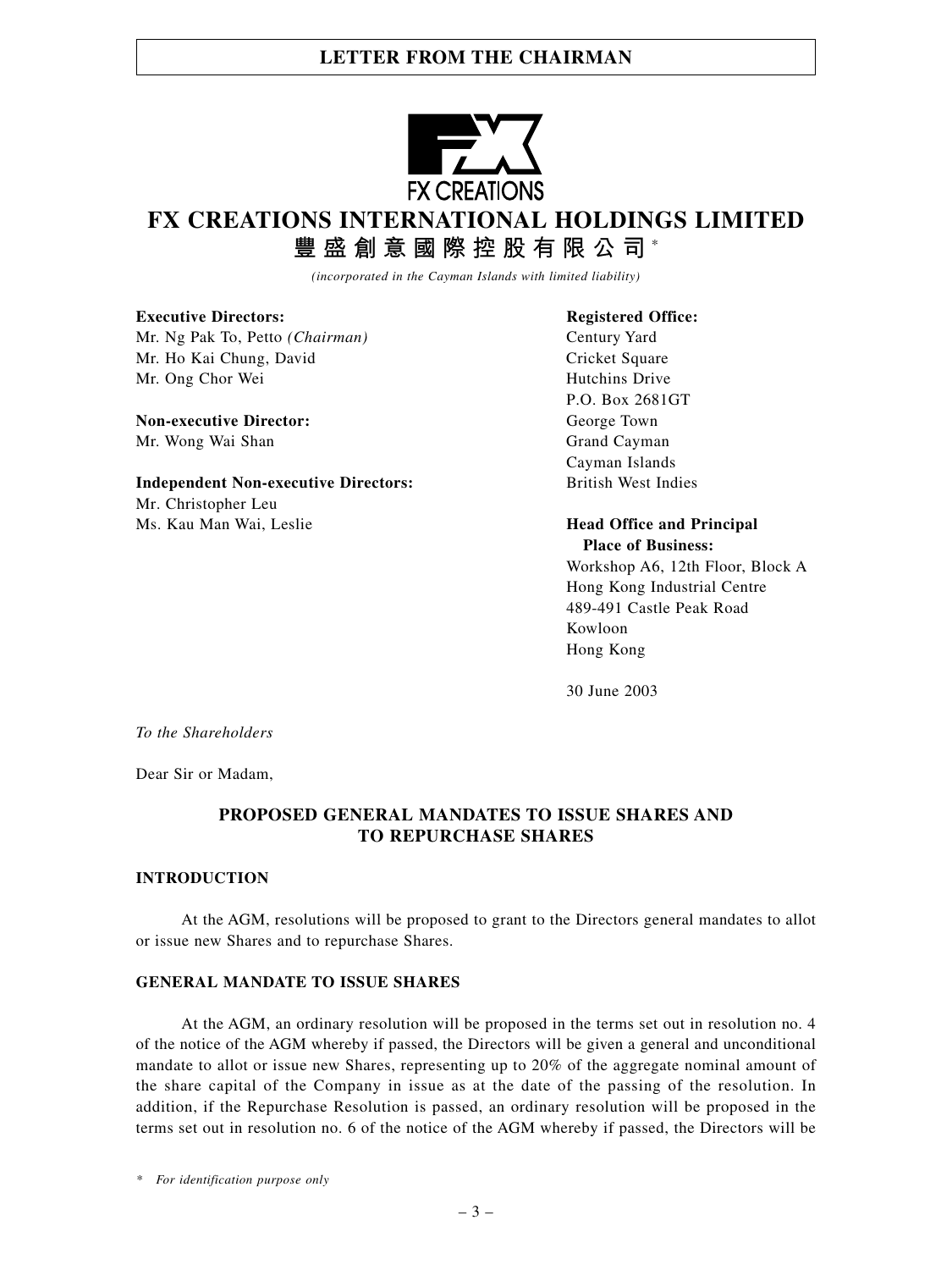# **LETTER FROM THE CHAIRMAN**

authorised to allot or issue further Shares up to an amount equal to the aggregate nominal amount of the issued share capital of the Company purchased under the Repurchase Mandate.

#### **GENERAL MANDATE TO REPURCHASE SHARES**

At the AGM, the Repurchase Resolution will be proposed that the Directors be granted the Repurchase Mandate. The Repurchase Mandate allows the Company to make purchases only during the period ending on the earliest of (i) the conclusion of the next annual general meeting of the Company; (ii) the date by which the next annual general meeting of the Company is required to be held by its Articles of Association or any applicable law; or (iii) the date upon which such authority is revoked or varied by an ordinary resolution of the Shareholders in a general meeting of the Company (the "Relevant Period").

As at the Latest Practicable Date, the issued share capital of the Company comprised 400,000,000 Shares. Subject to the passing of the Repurchase Resolution and on the basis that no further Shares are issued or repurchased prior to the AGM, the Company will be allowed to repurchase a maximum of 40,000,000 Shares under the Repurchase Mandate.

An explanatory statement required to be sent to the Shareholders under the GEM Listing Rules is attached herewith to provide the requisite information to you to make an informed decision in relation to the Repurchase Resolution.

#### **ANNUAL GENERAL MEETING**

The notice convening the AGM is set out in the Annual Report.

A copy of the Annual Report incorporating copies of the audited consolidated accounts of the Company for the year ended 31 March 2003 and the directors' and the auditors' reports thereon has been despatched to the Shareholders together with this circular.

A form of proxy for the AGM is enclosed with the Annual Report. Whether or not you intend to be present at the AGM, you are requested to complete the form of proxy and return it to the Registrar in accordance with the instructions printed thereon as soon as possible but in any event not less than 48 hours before the time appointed for the holding of the AGM. Completion and return of the form of proxy will not preclude you from attending and voting at the AGM if you so wish.

#### **RECOMMENDATION**

The Directors believe that the grant of the general mandate to issue Shares and the Repurchase Mandate is in the best interests of the Company and the Shareholders as a whole. Accordingly, the Directors recommend the Shareholders to vote in favour of the ordinary resolutions to be proposed at the AGM.

### **FURTHER INFORMATION**

Your attention is drawn to the appendix to this circular containing an explanatory statement as required pursuant to the Rule 13.08 of the GEM Listing Rules.

> Yours faithfully, **Ng Pak To, Petto** *Chairman*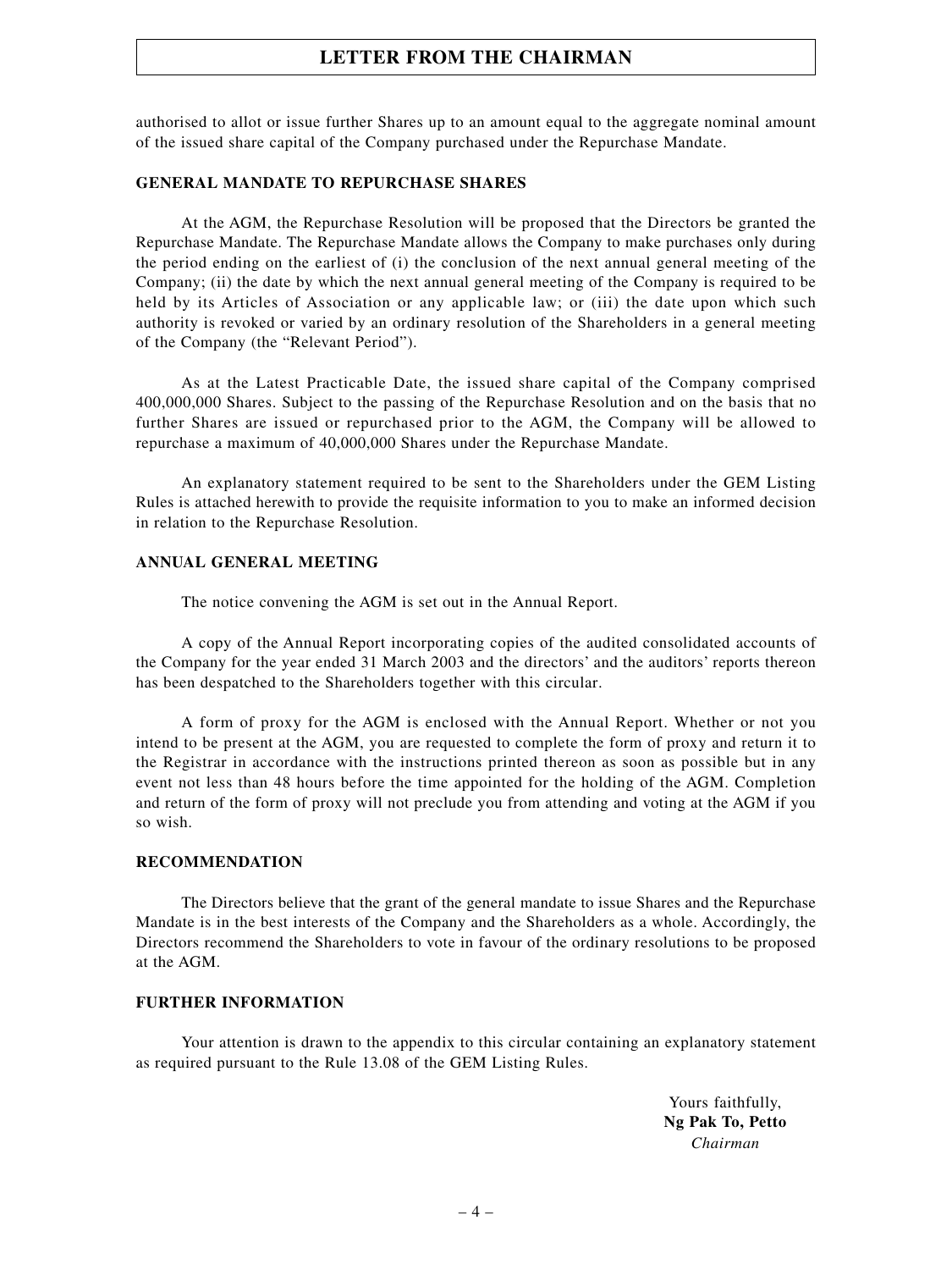This appendix serves as an explanatory statement as required to be sent to the Shareholders pursuant to Rule 13.08 of the GEM Listing Rules to provide the requisite information to you to make an informed decision in relation to the Repurchase Resolution proposed at the AGM.

#### **SHARE CAPITAL**

As at the Latest Practicable Date, the issued share capital of the Company comprised 400,000,000 Shares.

Subject to the passing of the Repurchase Resolution and on the basis that no further Shares are issued or repurchased prior to the AGM, the Company will be allowed to repurchase a maximum of 40,000,000 Shares, representing 10% of the issued share capital of the Company.

#### **REASON FOR REPURCHASE**

The Directors believe that the grant of the Repurchase Mandate is in the best interests of the Company and the Shareholders. Such repurchase may, depending on market conditions and funding arrangements at the time, lead to an enhancement of the net asset value and/or earnings per Share of the Company.

The Repurchase Mandate will only be exercised when the Directors believe that such repurchase will benefit the Company and the Shareholders.

The Directors have no present intention to repurchase any Shares.

#### **FUNDING OF REPURCHASES**

In repurchasing Shares, the Company will only apply funds legally available for such purpose in accordance with its Memorandum and Articles of Association, the laws of the Cayman Islands and the GEM Listing Rules. The Company will not purchase the Shares on GEM for a consideration other than cash or for settlement otherwise than in accordance with the trading rules of the Stock Exchange from time to time.

There might be a material adverse impact on the working capital or gearing position of the Company as compared with the financial position of the Company as at 31 March 2003 (being the date of its latest published audited consolidated accounts) in the event that the repurchase of Shares were to be carried out in full at any time during the Relevant Period. However, the Directors do not propose to exercise the Repurchase Mandate to such extent as would, in the circumstances, have a material adverse effect on the working capital requirements of the Company or the gearing levels which in the opinion of the Directors are from time to time appropriate for the Company.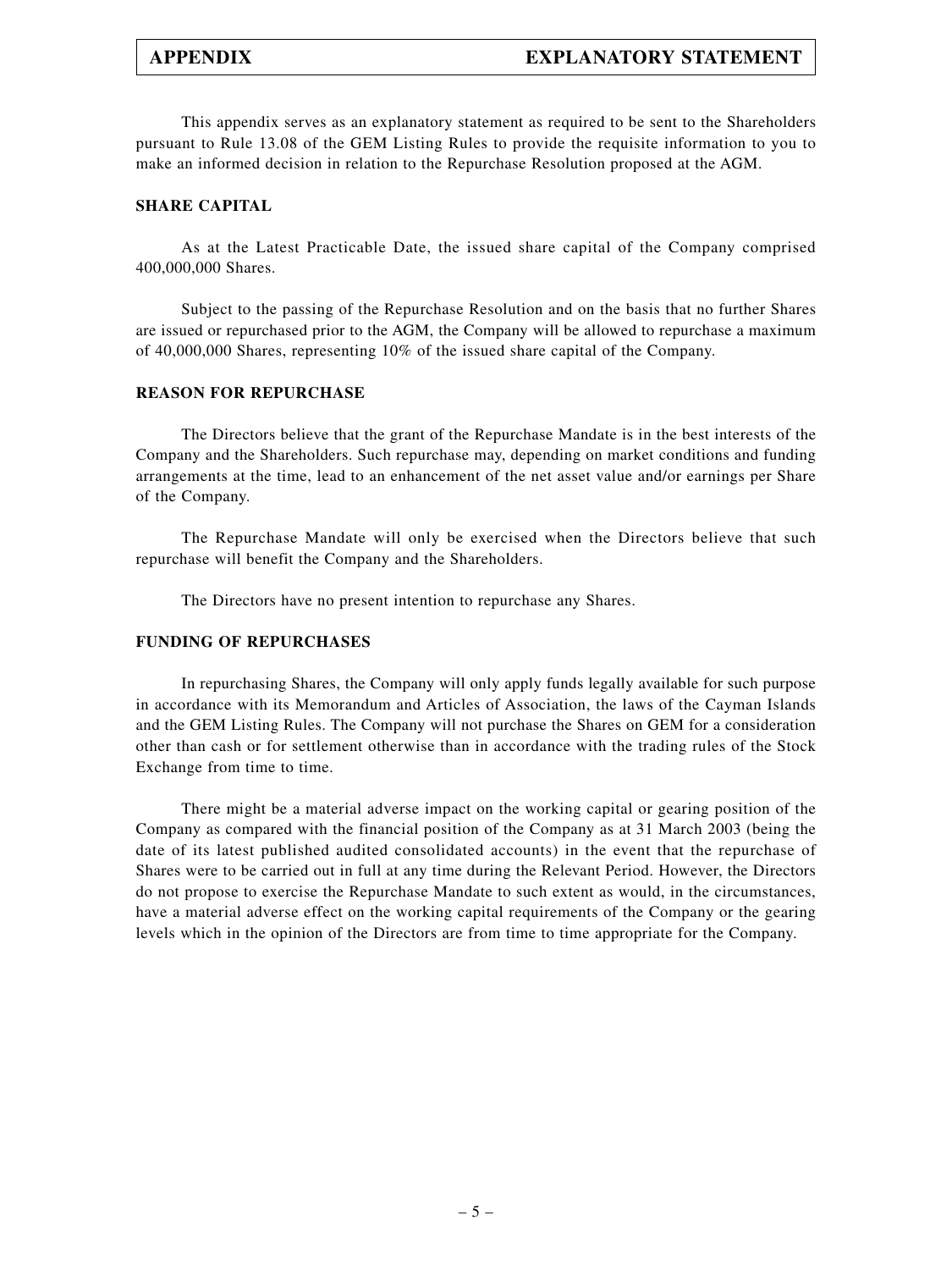#### **SHARE PRICES**

The highest and lowest prices at which the Shares have been traded on GEM in each of the previous twelve months before the Latest Practicable Date are as follows:

| Month                                                  | <b>Highest</b> | Lowest |
|--------------------------------------------------------|----------------|--------|
|                                                        | HK\$           | HK\$   |
| 2002                                                   |                |        |
| June                                                   | 0.196          | 0.180  |
| July                                                   | 0.179          | 0.121  |
| August                                                 | 0.165          | 0.160  |
| September                                              | 0.155          | 0.140  |
| October                                                | 0.140          | 0.109  |
| November                                               | 0.109          | 0.089  |
| December                                               | 0.089          | 0.088  |
| 2003                                                   |                |        |
| January                                                | 0.088          | 0.050  |
| February                                               | 0.157          | 0.060  |
| March                                                  | 0.189          | 0.128  |
| April                                                  | 0.202          | 0.170  |
| May                                                    | 0.189          | 0.182  |
| June (up to and including the Latest Practicable Date) | 0.195          | 0.178  |

#### **UNDERTAKING**

The Directors have undertaken to the Stock Exchange that they will exercise the powers of the Company to make repurchases pursuant to the Repurchase Mandate in accordance with the GEM Listing Rules and the applicable laws of the Cayman Islands.

None of the Directors nor, to the best of their knowledge having made all reasonable enquiries, their associates, have any present intention to sell any Shares to the Company or its subsidiaries under the Repurchase Mandate in the event that it is approved by the Shareholders at the AGM.

No other connected persons (as defined in the GEM Listing Rules) have notified the Company that they have a present intention to sell Shares to the Company or its subsidiaries, or have undertaken not to do so under the Repurchase Mandate in the event that it is approved by the Shareholders at the AGM.

#### **THE HONG KONG CODE ON TAKEOVERS AND MERGERS**

If on the exercise of the power to repurchase Shares pursuant to the Repurchase Mandate, a Shareholder's proportionate interest in the voting rights of the Company increases, such increase will be treated as an acquisition for the purposes of Rule 32 of the Takeovers Code. As a result, a Shareholder, or a group of Shareholders acting in concert, could obtain or consolidate control of the Company and become obliged to make a mandatory offer in accordance with Rules 26 and 32 of the Takeovers Code.